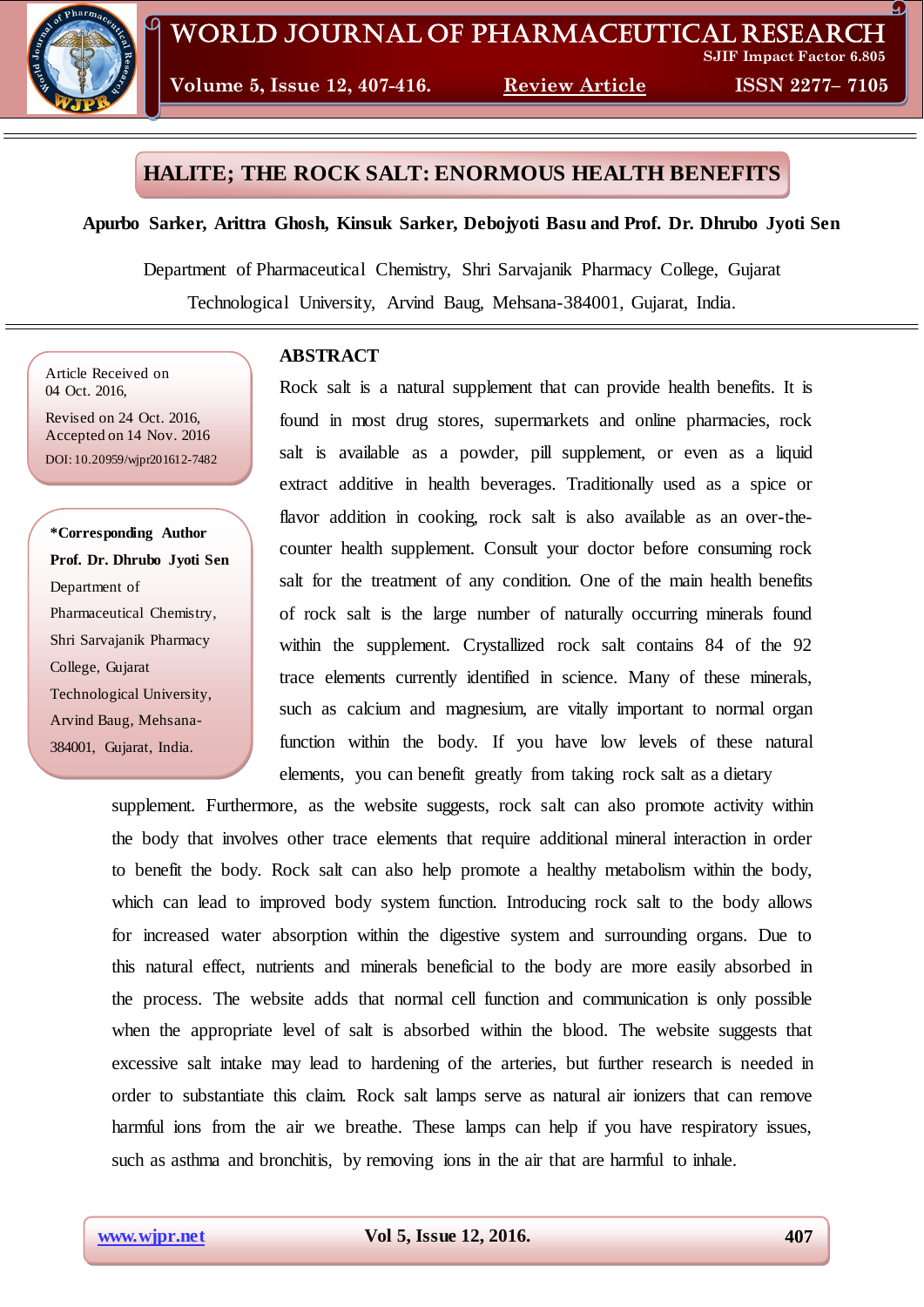**KEYWORDS:** Himalayan salt, Halite, Saindhava lavana, Sendha namak.

### **INTRODUCTION**

**Himalayan salt** is rock salt or halite from the Punjab region of Pakistan. It is mined at the Khewra Salt Mine in Khewra, Jhelum District, Punjab, which is situated in the foothills of the Salt Range hill system in the Punjab province of the Indo-Gangetic Plain. It is located approximately 190 miles (310 km) from the Himalayas, 160 miles (260 km) from Lahore, and 185 miles (298 km) from Amritsar, India. Himalayan salt is conceptually similar to [table](https://en.wikipedia.org/wiki/Table_salt)  [salt](https://en.wikipedia.org/wiki/Table_salt) plus mineral impurities. It consists of 95-98% sodium chloride, 2-4% polyhalite (potassium, calcium, magnesium, sulfur, oxygen, hydrogen), 0.01% fluoride, 0.01% iodine and small amounts of numerous trace minerals. The salt crystals have off-white to transparent color while impurities in some veins of salt give it a pink, reddish, or beef red color. The reddish color is due to the presence of elements in polyhalite and trace minerals. Halite is often used both residentially and municipally for managing ice. Because brine (a solution of water and salt) has a lower freezing point than pure water, putting salt or saltwater on ice that is near  $0^{\circ}$ C (32 $^{\circ}$ F) will cause it to melt. (This effect is called freezing-point depression.) It is common for homeowners in cold climates to spread salt on their sidewalks and driveways after a snow storm to melt the ice. It is not necessary to use so much salt that the ice is completely melted; rather, a small amount of salt will weaken the ice so that it can be easily removed by other means. Also, many cities will spread a mixture of sand and salt on roads during and after a snowstorm to improve traction. In addition to de-icing, rock salt is occasionally used in agriculture. An example of this would be inducing salt stress to suppress the growth of annual meadow grass in turf production. $[1]$ 

Salt is also used extensively in cooking as a flavour enhancer and to cure a wide variety of foods such as bacon and fish. Larger pieces can be ground in a salt mill or dusted over food from a shaker as finishing salt. Some cultures, especially in Africa, prefer a wide variety of different rock salts for different dishes. Pure salt is avoided as particular colors of salt indicate the presence of different impurities. Many recipes call for particular kinds of rock salt and imported pure salt often has impurities added to adapt to local tastes.

Saindhava lavana or rock salt is considered best among all salts. It is the advised for daily use as per Ayurveda. Its qualities, usage and health benefits are quite different from regular salt.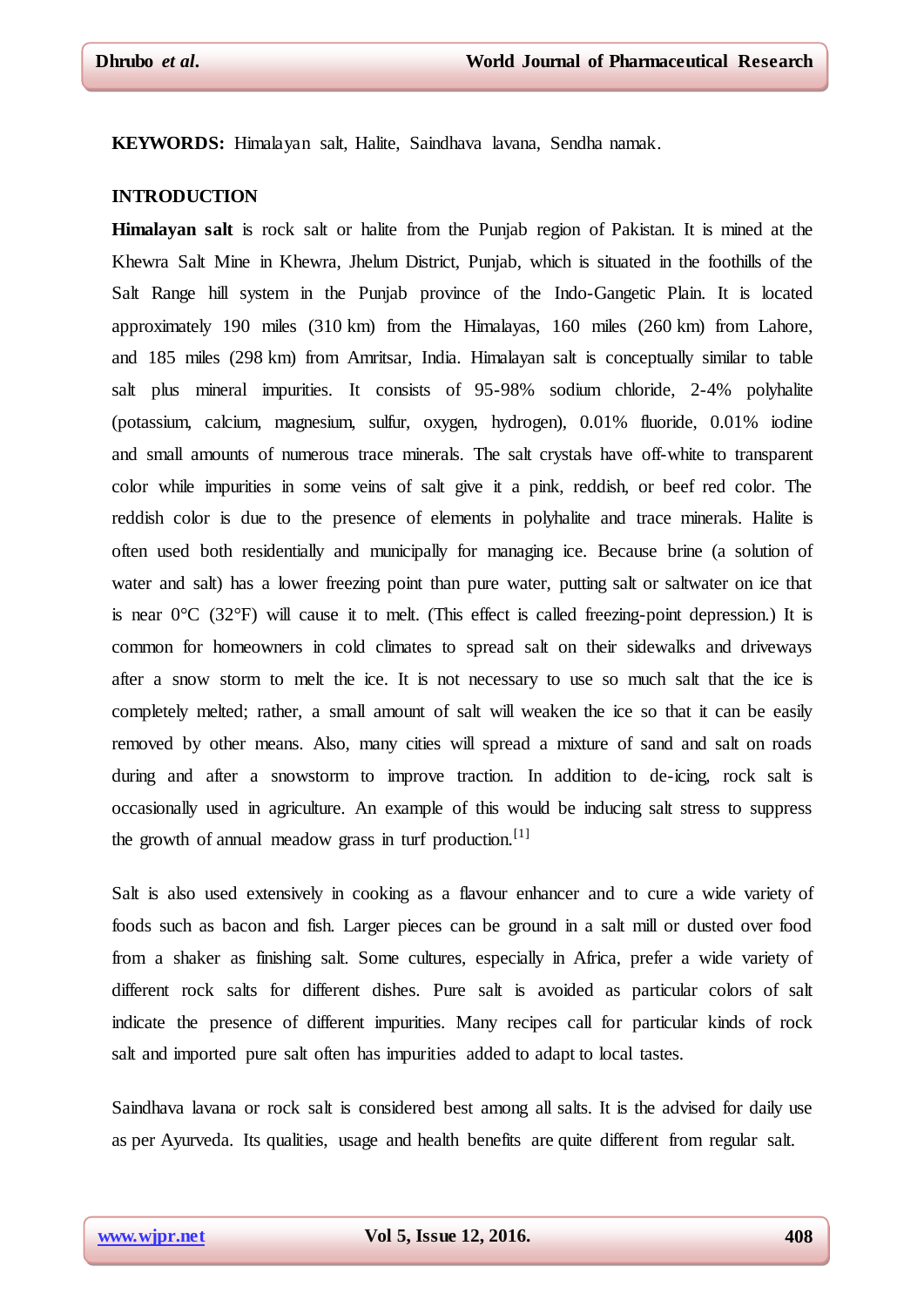Sanskrit Synonyms: Saindhava, Sheetashiva (because it is coolant in nature), Sindhuja (because it is found in Sindh region of Punjab), Naadeya (because it is found in the banks of rivers), Manimantha.

Vernacular names: English name (Himalayan salt, Himalayan rock salt, Himalayan pink salt), Hindi name (Sendha namak, Sendha lon), Marathi name (Shende Lon), Gujarati name (Sindhalun), Bengali name (Saindhava Lavan), Tamil name (Intuppu). Rock salt is another name for the mineral halite which is commonly known as sodium chloride and has a chemical formula NaCl. It is commonly known as **Sendha namak** in Hindi and **Saindhava Lavan** in Sanskrit. It is mostly colorless or white though its color may vary from light blue, dark blue, purple to pink, red, orange, yellow or grey depending upon the amount and type of impurities present in it. It is formed by the evaporation of salty water from large water bodies such as inland marginal seas, enclosed bays and estuaries in semi-arid regions where it is found in enormous deposits. In the Indian subcontinent, it is found in the Himalayan region where it known as the Himalayan crystal salt.<sup>[2]</sup>



**Figure-1: Rock salt**

There is a difference between the rock salt and the common salt that we mostly consume. Sendha namak is the purest form of rock salt that is available in India in small quantities. Thus, it is costlier than commercial salt. Unlike commercial salt which is iodized, rock salt is more granular with large chunky crystals, has less salty taste and is not chemically processed. It can be used as a healthy substitute of common salt as it is rich in minerals and does not pose health problems like high blood pressure, puffiness in the body or eyes. It is used in making ice creams as it lowers the freezing point when packed with ice in the ice cream maker, thus making the ice cream colder. It is mostly used for seasoning and preservation. Apart from consumption, it is stocked in massive bags for the purpose of keeping down ice on the roads in winter.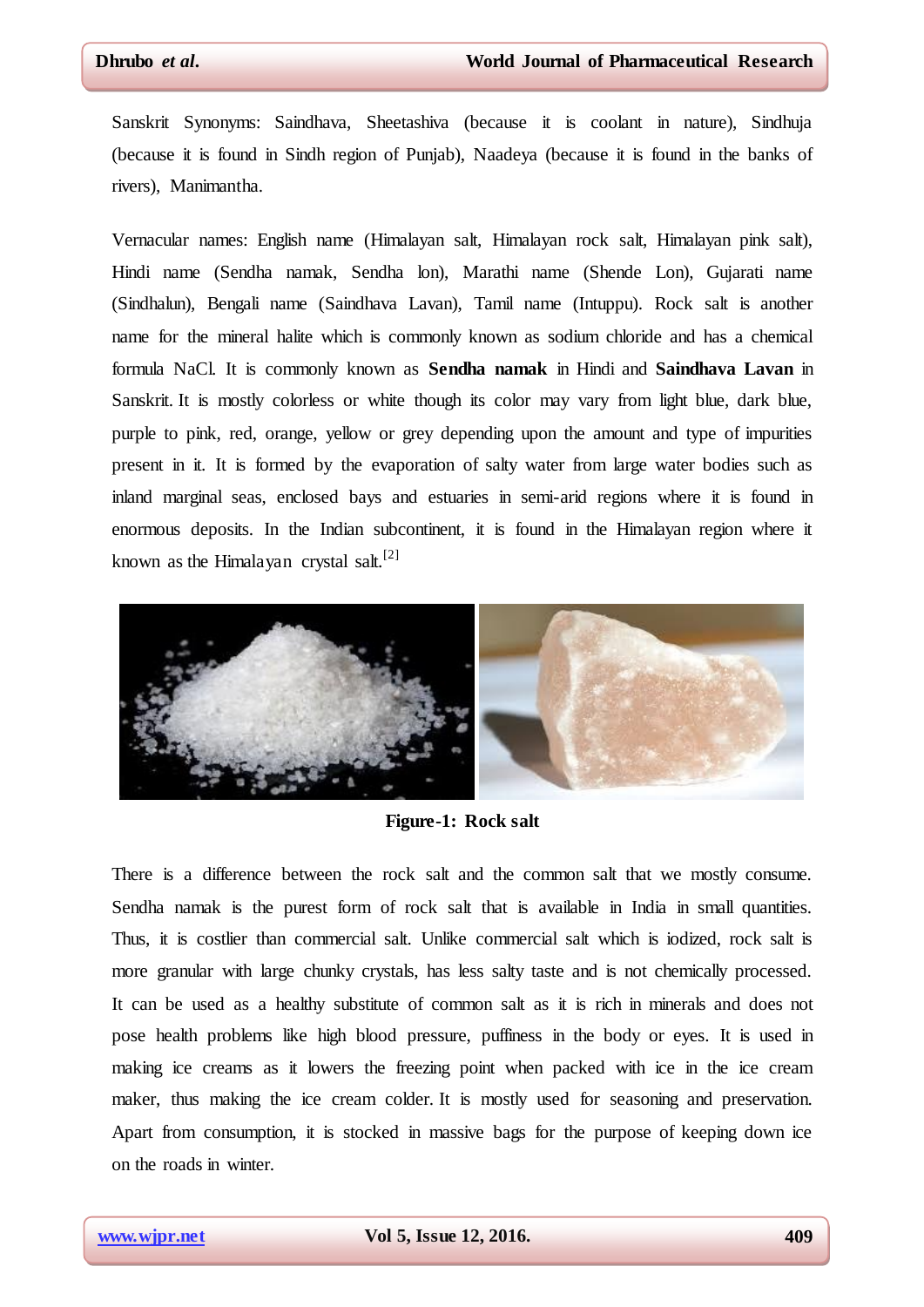# **Rock Salt: Health Benefits**

The nutritional value of the rock salt is so high that they have different effects on different parts of the human body.

As pointed out earlier, rock salt is the purest form of salt which is devoid of environmental pollutants and chemical components. It contains 84 out of the 92 trace elements required by the body including calcium, iron, zinc, potassium, magnesium, copper and so on. Thus, it is available in drug stores and pharmacies in the form of powder, pill supplement or even as a liquid extract in health beverages. Some of its health benefits are as follows:

1. It aids in digestion and is prescribed for laxative and digestive disorders. It improves appetite, removes gas and soothes heartburn.

2. It facilitates the cellular absorption of minerals. It plays an important role in replenishing the body's electrolytes and maintaining the pH balance. By stimulating blood circulation and mineral balance it removes toxic minerals and refined salt deposits.

3. It stabilizes blood pressure by maintaining a balance of high and low blood pressures.

4. It aids in weight loss by equalizing minerals which inhibit cravings and eliminate fat dead cells.

5. Rock salt is used as a home remedy for curing many disorders and ailments such as rheumatic pain and herpes, inflammation and irritation from insect bites.

6. Consumption of rock salt along with lemon juice can help in eliminating stomach worms and controlling vomiting. It also provides relief against influenza.

7. It is beneficial for people suffering from respiratory problems and sinus. Gargling with rock salt helps relieves throat pain, throat swelling, dry cough and tonsils. Rock salt is dissolved in water to prepare brine which is used in facial steams for patients suffering from asthma, bronchitis or other nose and ear discomforts.

8. Having brine made with rock salt with a glass of spring water can provide relief in case of arthritis, rheumatism, kidney and bladder stones. Poultice made from this brine can be used to treat wounds, acne or pain due to gout or arthritis.

9. Rock salt can be used as a teeth whitener or mouth freshener. Gargling with rock salt provides relief against sore throat.

10. It can be used as a bath or body salt. You can mix a table spoon of rock salt in your bath water to have a relaxing bath. Bathing in rock salt water combats water retention, soothes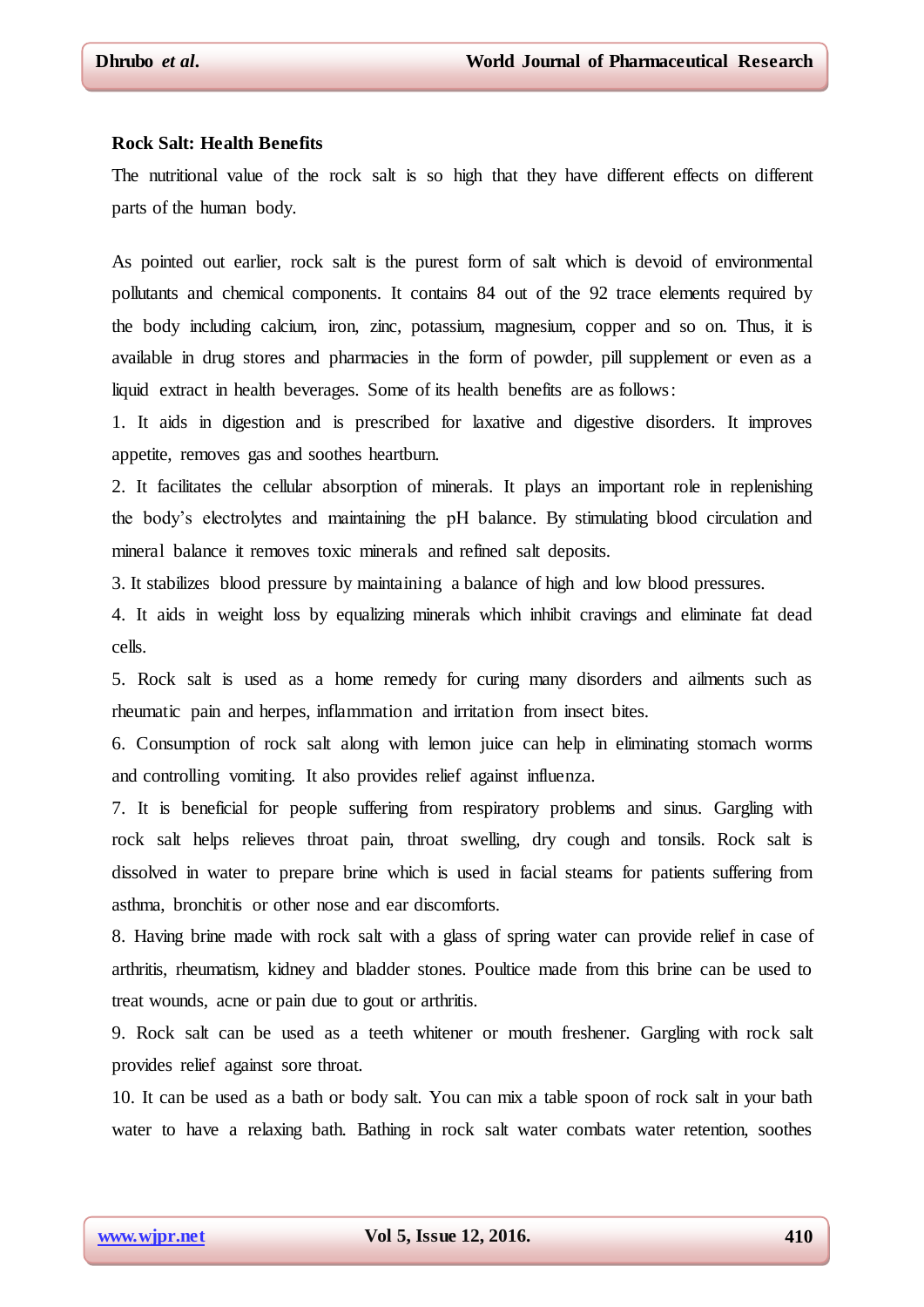sore muscles, regulates sleep, detoxifies your body and lowers your blood pressure. It also eases stress and body pains.

11. One of the most amazing benefits of rock salt is that it overcomes muscle cramps. Those experiencing muscle cramps can mix a spoon of rock salt in water and sip it to get relief within a few minutes.

12. By providing all the essential trace elements, it greatly improves the immune system. It also improves the respiratory, circulatory and nervous systems to a significant extent.

13. It helps in maintaining the flow of salivary and digestive juices. You can add a pinch of rock salt with few shredded mint leaves to your lassi to make a refreshing beverage.

14. Rock salt can be stored in a copper vessel till it becomes red.

15. It strengthens the bones and connective tissue.



**Figure-2: Table salt & Rock salt**

## **Rock Salt: Skin Benefits**

Apart from its numerous health benefits, there are also many rock salt uses for your skin in many ways, thanks to its cleansing and detoxifying properties. Some of its benefits for skin are as follows.

1. Accumulation of dead skin cells is responsible for causing a rough, dull and aged appearance of your skin. Rock salt exfoliates the dead skin cells and protects the natural layer of your skin, thus resulting in a youthful and glowing skin.

2. It also strengthens the skin tissue to rejuvenate your skin, thus making it look younger and firm. Massaging your skin with a salt scrub exfoliates and refines your skin, leaving it clean and refreshed and eliminating dead skin cells that cause your skin to look dull.

3. Being rich in minerals, rock salt can be used as a body scrub as a perfect substitute of spa standard products made at home.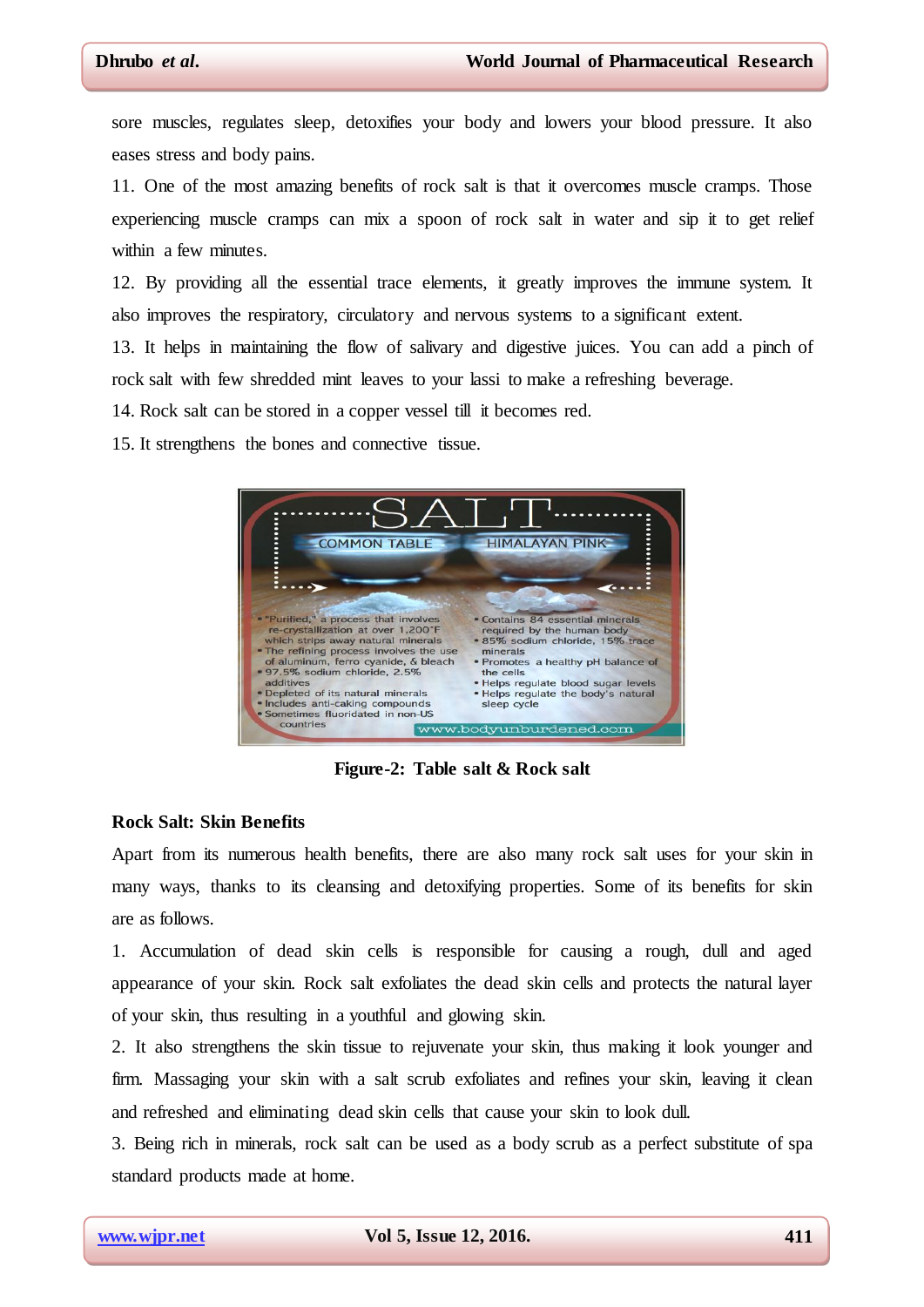4. It has excellent cleansing properties. The salt grains can cleanse your skin pores better than any soap or cleanser and makes your skin breathe easily. You can mix a table spoon of rock salt with your cleanser or face wash and rub your face with it for a glowing skin.

5. Soaking your body in rock salt water enables the minerals and nutrients in the salt to be delivered to your cells in the form of ions to facilitate their absorption by your body. This causes an improvement in the appearance of your skin by increasing circulation.

6. Since it does not have a drying effect on the skin, it can be used as foot soak, foot scrub or a hand scrub.

7. Rock salt is effective in removing yellowness under your nails, thus making them shine beautifully.

8. Rock salt mixed with the juices of lemon and ginger when taken in the morning and evening on a daily basis can help in curing skin enlargement.

# **Rock Salt: Hair Benefits**

Though it might appear unlikely, rock salt can actually be beneficial for your hair in many ways. Due to its cleansing and exfoliating properties, it is often used as an ingredient in shampoos and hair treatments. Some of its benefits for hair are given below:

1. Due to its excellent cleansing properties, rock salt helps in removing dead skin cells and dirt from your hair without stripping off its natural healthy oil. All you need to do is mix salt in your shampoo. Wash your hair with this mixture and rinse with cold water to remove the residue. Make sure not to do the usual lather.

2. You can mix equal parts of your conditioner and rock salt and apply it on your hair. Wash off after 20-30 minutes. This will add volume to your hair.

Halite commonly known as rock salt is a type of salt, the mineral form of sodium chloride (NaCl). Halite forms isometric crystals. The mineral is typically colorless or white, but may also be light blue, dark blue, purple, pink, red, orange, yellow or gray depending on the amount and type of impurities. It commonly occurs with other evaporite deposit minerals such as several of the sulphates, halides and borates.<sup>[3-5]</sup>

It is available from mines of Punjab. It is of two varieties–

1. Shweta Saindhava–(White in colour)

2. Rakta Saindhava–(Red in colour). Anyone of these can be regularly used in the name of Rock salt.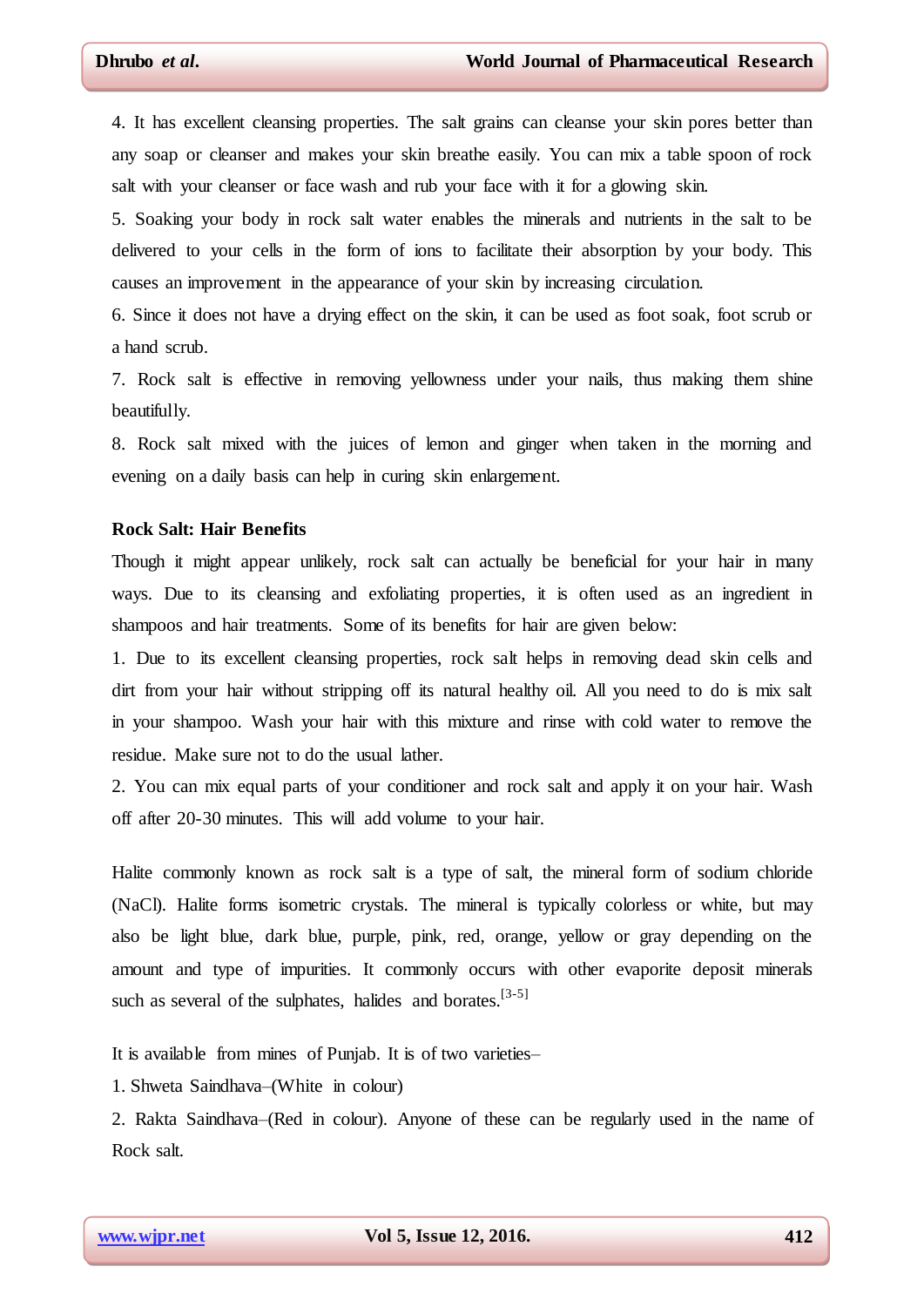#### **Chemical composition**

Sodium chloride is the major ingredient making upto 98%. It contains many useful minerals and elements. It also contains Iodine, Lithium, Magnesium, Phosphorus, Potassium, Chromium, Manganese, Iron, Zinc, Strontium, etc.

| <b>Rock Salt Mineral Elements for human homeostasis</b> |            |                |                 |                |                |               |
|---------------------------------------------------------|------------|----------------|-----------------|----------------|----------------|---------------|
| Hydrogen                                                | Fluoride   | Chloride       | <b>Iron</b>     | Arsenic        | <b>Niobium</b> | Indium        |
| Lithium                                                 | Sodium     | Calcium        | Cobalt          | Selenium       | Molybdenum     | Tin           |
| Beryllium                                               | Magnesium  | Scandium       | <b>Nickel</b>   | <b>Bromide</b> | Ruthenium      | Antimony      |
| <b>Boron</b>                                            | Aluminum   | Titanium       | Copper          | Rubidium       | Rhodium        | Tellurium     |
| Carbon                                                  | Silicon    | Vanadium       | $\mathsf{Zinc}$ | Strontium      | Silver         | Iodide        |
| Nitrogen                                                | Phosphorus | Chromium       | Gallium         | Yttrium        | Cadmium        | Cesium        |
| Oxygen                                                  | Sulfur     | Manganese      | Germanium       | Zirconium      | Technetium     | <b>Barium</b> |
| Lanthanum                                               | Cerium     | Praseodymium   | Samarium        | Europium       | Gadolinium     | Terbium       |
| Dysprosium                                              | Holmium    | Erbium         | Thulium         | Ytterbium      | Lutetium       | Hafnium       |
| Tantalum                                                | Tungsten   | Rhenium        | Osmium          | <b>Iridium</b> | Platinum       | Gold          |
| Mercury                                                 | Thallium   | Lead           | <b>Bismuth</b>  | Polonium       | Astatine       | Francium      |
| Radium                                                  | Actinium   | <b>Thorium</b> | Protactinium    | Uranium        | Neptunium      | Plutonium     |

**Table-1: 84 natural elements of rock salt needed by body** 

#### **Qualities of Saindhava lavana**

**Taste**–Salt, slightly sweet taste, **Potency**-Cold, **Qualities**–Light, Unctuous, **Effect on Tridosha**–We have learnt that salt taste usually increases Pitta, but Saindhava Lavana, being cold in potency helps to balance Pitta. Because of its Salt taste, it balances Vata and it helps to relieve chest congestion due to sputum accumulation, because it also relieves Kapha. Hence it is one of the rare Ayurvedic substances that balance all the three Doshas. As per Charaka, it is one of those ingredients that can be taken on daily basis. (Pathya). Rochana– improves taste, Dipana–improves digestion strength, Vrushya–acts as aphrodisiac, Chakshushya–good for eyes, helps to relieve infection, Aviidahi–(unlike regular salts), Saindhava Lavana does not cause burning sensation, Hrudya–good for heart, Hikkanashana– useful in hiccups.

### **Sendha namak Use in respiratory disorders**

Kapha vilayana, Kapha chedana–It helps to dissolve/disintegrate Kapha. This property is the reason, it is included in Lavana Bhaskar Churna–used in respiratory disorders (also in digestive disorders), because it helps to dissolve or disintegrate and expel sputum.

**Use in joint disorders of stiffness** For the same reason, it is used in many medicines that are used to relieve joint stiffness–such as Dhanwantaram Tailam, Bihat Saindhavadi and Saptavinshati Guggulu. Usually in cases of Rheumatoid arthritis, where there is stiffness of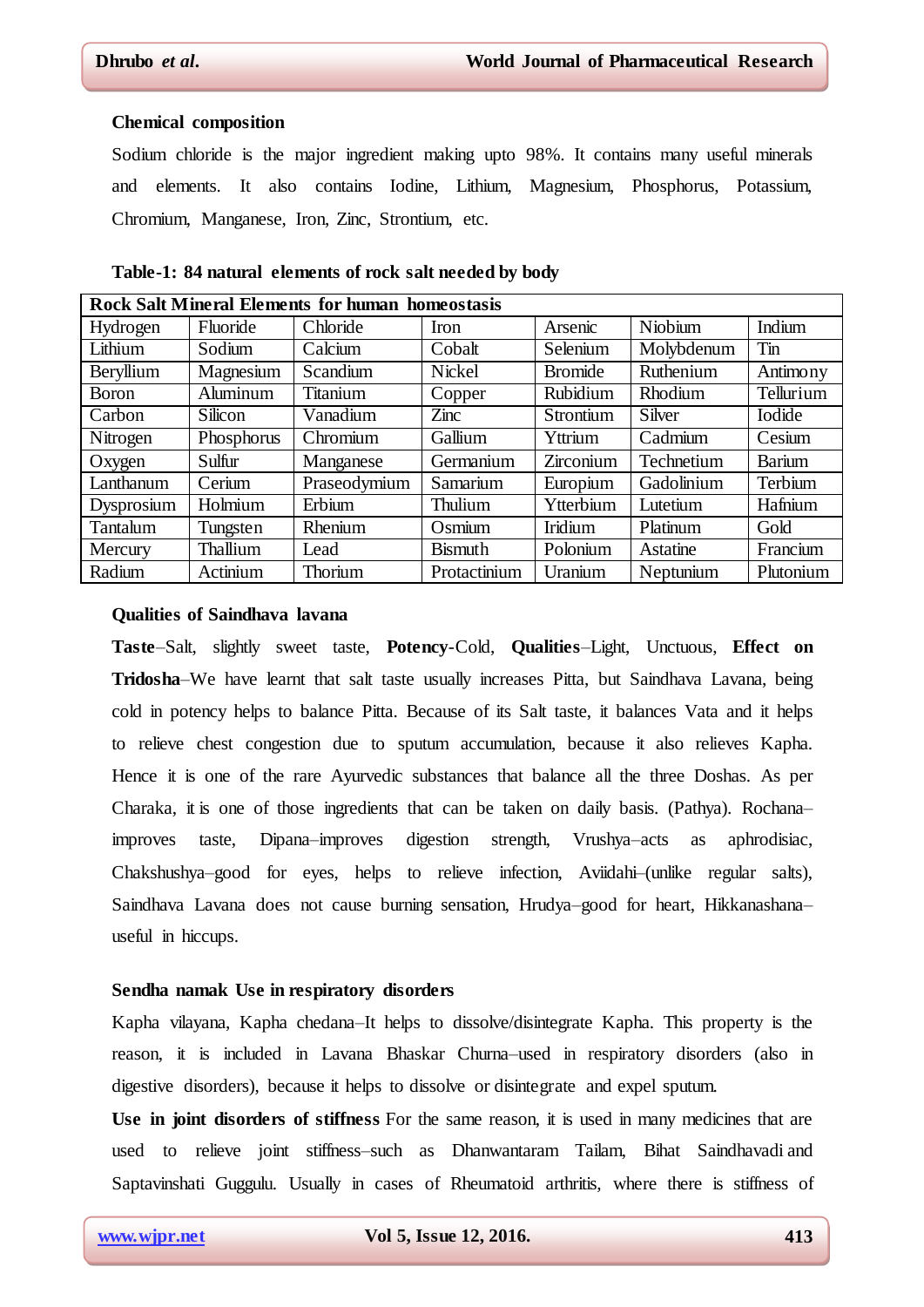joints. Rock salt is used as an ingredient in oils for external application and tablets for oral intake.

#### **How to use rock salt for fomentation**

This is useful in cases of joint disorders, or wherever Kapha is more, as in sinusitis. In case of joint disorders with stiffness, apply the oil prescribed by your doctor; leave it for 10–15 minutes. Then, take a cup of Sendha namak inside a cloth. Make it into pack. Heat it on a pan, check for heat tolerance on your skin. Once it is tolerable, gently apply this rock salt pack over the affected joint. You can re-heat and re-apply on the joints. You can do this for 4–5 minutes. Even while doing Nasya therapy, after doing massage with suitable oil (as advised by doctor), you can give hot fomentation with the same technique, before using Anu taila as nasal drops. It helps to liquify sputum and to relieve sinusitis, migraine etc.

## **Use of rock salt in Basti**

Basti is a Panchakarma–enema procedure. While formulating the basti liquid, rock salt is added to prepare an emulsion. It helps to dissolve and expel Doshas from intestines.

**Use of Saindhava in obesity and high cholesterol**–because it has the dissolving and disintegrating effect, it is widely used in anti-obesity products like Lavana taila and anticholesterol products.

### **Where to buy rock salt**

Within India, it is available in any Ayurvedic medical shop across India. Outside India, it is available in Amazon website.

### **Use in gastritis and bloating**

Rock salt is widely used as ingredient in many stomach care products like Hingwastak Churna, because it improves digestion without causing stomach irritation, without worsening gastritis. Vibandhaghna–relieves constipation, bloating. **Culinary uses:** Rock salt is famously used in making many yummy dishes including Pani Puri, Masala Puri, Ice creams etc. Many households use rock salt as the main salt, in place of common salt. **Rock salt for digestive disorders:** It aids in digestion by stimulating digestive fire, balances natural production of HCl and is prescribed for laxative and digestive disorders. It improves appetite, removes intestinal and abdominal gases, cramps and soothes heartburn.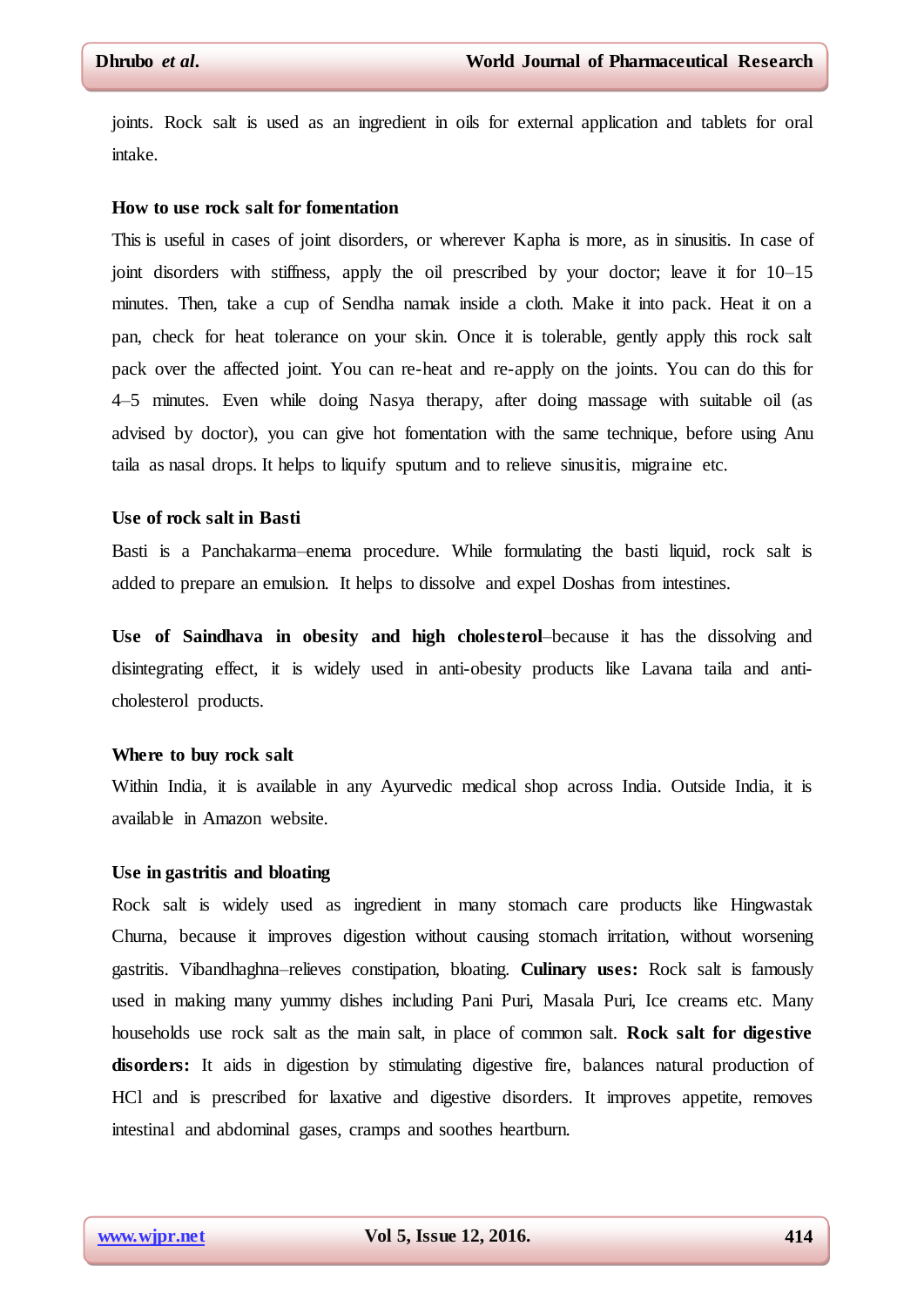**Rock salt side effects**–It is not indicated in people with high blood pressure, edema and water retention.

In very high doses, it may increase blood pressure.<sup>[6]</sup>

## **CONCLUSION**

Rock salt contains 85% of NaCl and 15% of trace minerals (84 elements) whereas common salt contains 97% NaCl and 2.5% additives. 15% of trace minerals of 84 elements give extra energy to the homeostatic system in the body system to give a healthy condition. Rock salt is used as a home remedy for curing many disorders and ailments such as relief from **rheumatic pain and herpes, inflammation** and irritation from **insect bites**. Consumption of rock salt along with lemon juice can help in **eliminating stomach worms** and controlling vomiting. It also provides relief against pain. It is beneficial for people suffering from respiratory problems and sinus. Gargling with rock salt helps relieves in **throat pain, throat**  swelling, dry cough and tonsils. Rock salt is dissolved in water to prepare brine which is used in facial steams for patients suffering from asthma, bronchitis, rhinitis or other nose and ear discomforts. Rock salt can be used as easy remedy for **Halitosis (Bad breath)** a teeth whitener or **mouth freshener.** Gargling with rock salt provides relief against sore throat. Its pungent smell suppresses the pungent odour of undigested food. One of the most amazing benefits of rock salt is that it overcomes **muscle cramps**. Those experiencing muscle cramps can mix a spoon of rock salt in water and sip it to get relief within a few minutes. By providing all the essential trace elements, it is a fast **nervous stimulant**, **relaxes body and mind,** it greatly improves the respiratory, circulatory and nervous systems to a significant extent as like an aspirin. It helps in maintaining the flow of **salivary and digestive juices**. You can add a pinch of rock salt with few shredded mint leaves and coriander leaves to *curd, lassi* to make a refreshing beverage. It **strengthens the bones** and connective tissue. It increases blood level due to its Iron content hence useful in hemoglobin.

# **ACKNOWLEDGEMENT**

The idea of this article *Halite; the rock salt: enormous health benefits* has been generated by my research team Debojyoti Basu, Divyesh Sharma, Vipul Darji, Honey Barot, Jyoti Patel and Dinkal Modi who have published an article on *Discard biochemical malfunction by black salt through naturopathy* in European Journal of Pharmaceutical and Medical Research in 2015 (http://ejpmr.com/home/abstract\_id/485).